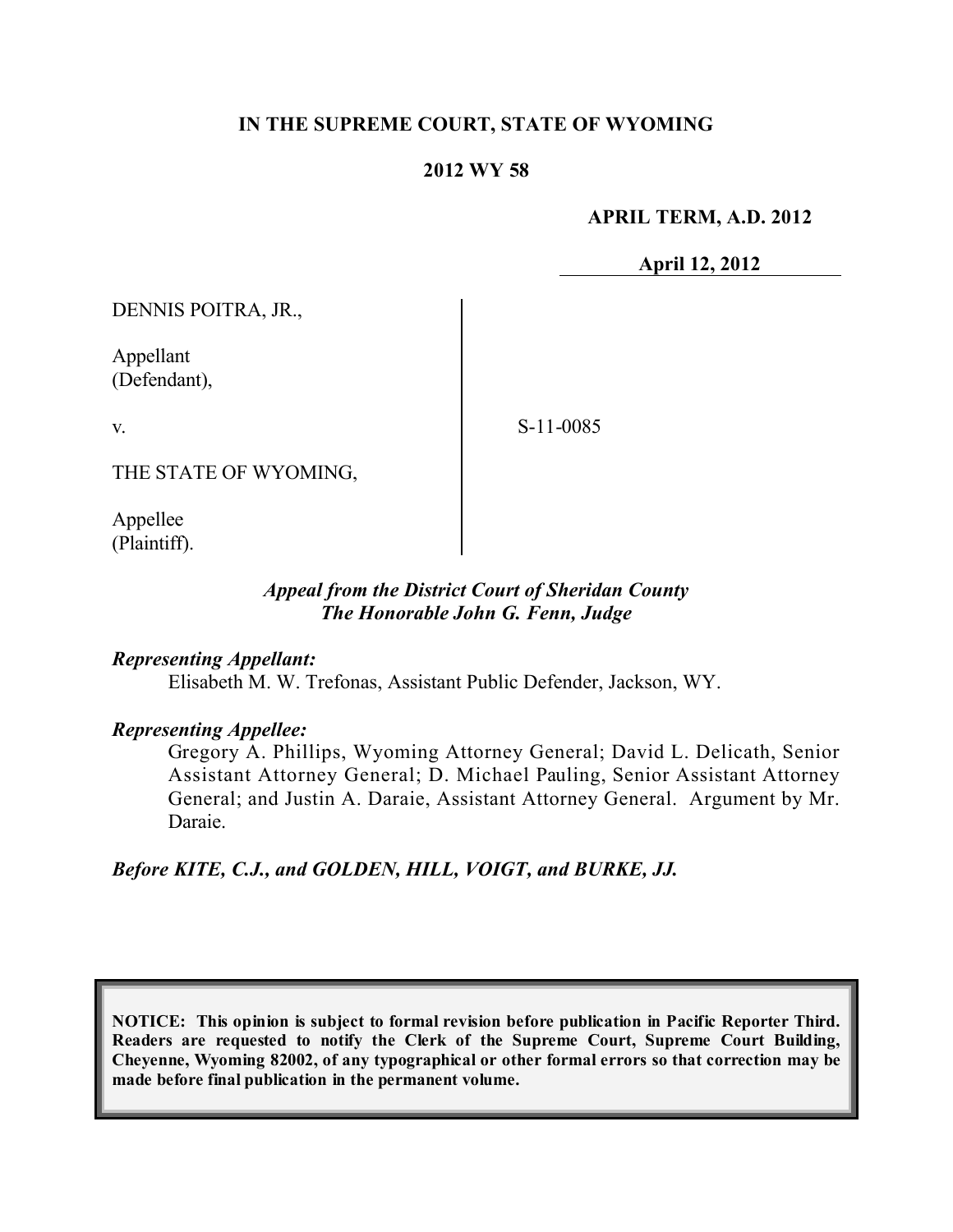**HILL,** Justice.

[¶1] A jury convicted Dennis Poitra Jr., of felony murder, aggravated burglary, and conspiracy to commit burglary. Poitra and two other assailants were involved in the armed robbery of a residence in Sheridan that ended in the killing of 79-year-old Bob Ernst. Poitra presents four issues on appeal and for reasons set forth in this opinion, we affirm.

#### **ISSUES**

[¶2] Poitra presents four issues for our consideration:

The trial court erred in denying Poitra's right to present the defense of involuntary intoxication, because involuntary intoxication does not require a "Not Guilty by Reason of Mental Illness" plea.

The trial court erred in refusing to instruct the jury on the defense of involuntary intoxication.

The trial court abused its discretion in denying Poitra's motion to change venue and violated his right to a trial by a fair and impartial jury.

Poitra's sentence to life imprisonment without the possibility of parole was arbitrary and capricious.

# **FACTS**

[¶3] On the night of August 25, 2009 Dennis Poitra Jr., and his friends, Dharminder Vir Sen and Wyatt Bear Cloud, entered the home of Bob and Linda Ernst. Poitra cut a window screen, crawled through the window, and unlocked the back door for his friends. The robbery ended in the killing of Bob Ernst.

[¶4] In the days before the burglary, Poitra and his two friends preliminarily planned to burglarize homes in Sheridan and amassed weapons and gear to do so. The gun that was used to kill Mr. Ernst was stolen from a pickup truck.

[¶5] After the three males entered the Ernsts' home, they initially scoured the basement for items to steal. Upon Sen's request, Poitra handed him the gun, and they went to the bedroom of the sleeping Ernsts where after a brief exchange between Sen and Bob Ernst, Sen fired the gun three times and killed Mr. Ernst. The three burglars retreated to Bear Cloud's home. The next day Poitra implicated himself to a friend, who then told police.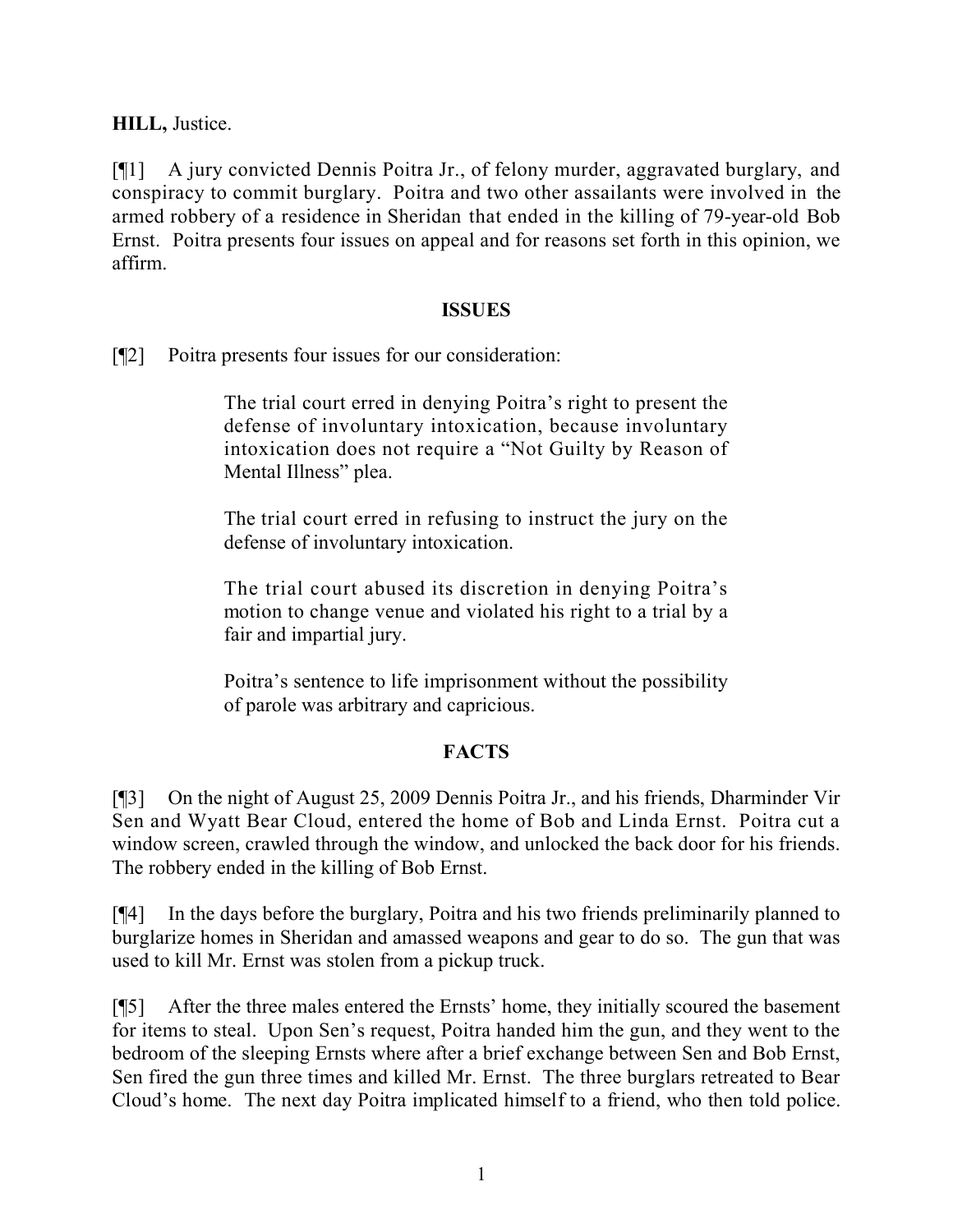Poitra was ultimately arrested, charged, and found guilty by a jury of felony murder, aggravated burglary, and conspiracy to commit burglary. The court sentenced him to life without parole and this appeal followed. Additional facts will be discussed as necessary throughout this opinion.

## **DISCUSSION**

[¶6] On appeal, Poitra presents several issues for our consideration. First, he claims that the trial court denied him his constitutional right to present a defense by restricting the use of certain evidence. Second, Poitra argues that he was not tried by an impartial jury due to pre-trial publicity and the impaneling of a biased juror. Finally, Poitra argues that because he did not actually shoot the victim and was cooperative with police postarrest, it was "capricious" for the court to sentence him to the same sentence as the shooter.

[¶7] The State responds that Poitra's arguments are without merit. We agree with the State.

[¶8] We begin with Poitra's claim that the district court should have allowed him to present evidence of involuntary intoxication as part of his defense. Poitra's proposed defense was, essentially, that taking a prescribed dose of medication (in this case, Seroquel) resulted in his being "present" at the scene of a crime, but being a mere "shell" of a person. Specifically, Poitra sought to present evidence that the prescribed Seroquel resulted in a medical condition called akathisia. Poitra's trial counsel argued that the defense did not require a not guilty by reason of mental illness (NGMI) plea as well. Poitra had previously entered a plea of NGMI and had been evaluated by a Wyoming State Hospital doctor. He then withdrew the NGMI plea based upon the doctor's report which stated that, "although [Poitra] likely understood his conduct was illegal, his mental problems reduced his ability to fully appreciate the wrongfulness of his alleged conduct[.]" Furthermore, the doctor said,

> It is also possible that [Poitra] was suffering from Seroquelinduced akithesia [sic] on the night in question … [but] despite this possibility, it is my opinion that more likely than not, at the time of the alleged offenses, he did retain the capacity to conform his conduct to the requirements of the law, but chose not to.

Ultimately, the court ruled that Poitra could not present evidence on the defense of involuntary intoxication but that he could continue to present evidence of intoxication as it related to the specific intent element in the aggravated burglary portions of the charges.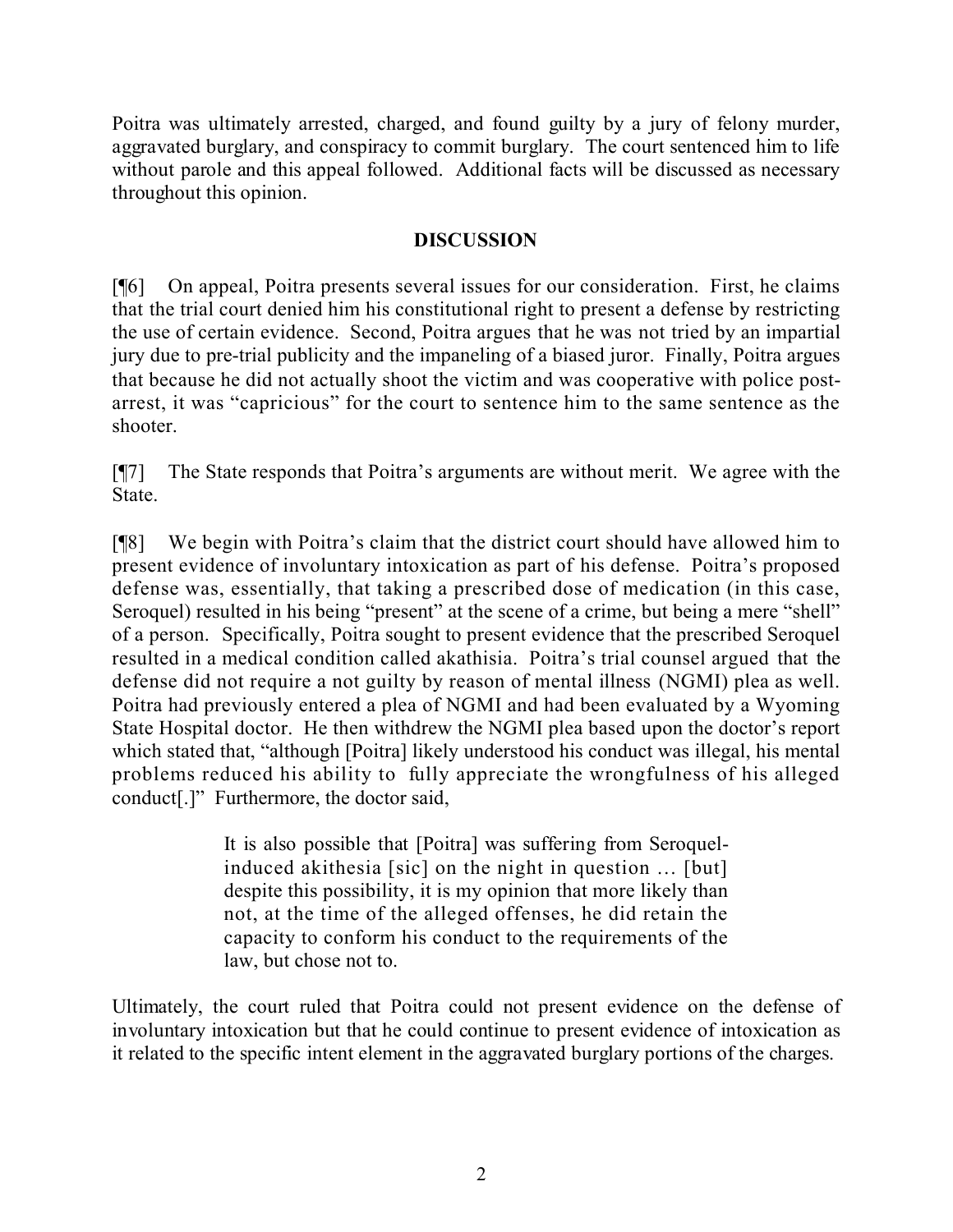[¶9] Poitra suggests that two standards of review are appropriate in our consideration of this issue: On the one hand, to the extent that failure to allow the presentation of evidence relevant to a defense raises a constitutional issue, Poitra argues that this Court should review the argument *de novo. See Holman v. State*, 2008 WY 54, 183 P.3d 368 (Wyo. 2008). On the other hand, Poitra submits that on the issue as to whether the evidence was properly excluded, we should consider that under an abuse of discretion standard. *Smith v. State*, 2009 WY 2, ¶ 35, 199 P.3d 1052, 1063 (Wyo. 2009).

[¶10] The district court based its procedural and evidentiary rulings on its conclusion that instances of temporary mental deficiency caused by involuntary intoxication fell within the reach of Wyo. Stat. Ann.  $\S 7$ -11-304(a) so that if a defendant wished to introduce evidence of his mental incapacity due to involuntary intoxication and argue that he lacked mental responsibility due to involuntary intoxication, he first had to enter a plea under that statute. Poitra questions the district court's interpretation of the statute and, accordingly, we review that issue *de novo*. *See State v. Juarez*, 2011 WY 110, ¶ 5, 256 P.3d 517, 518 (Wyo. 2011). The district court's exclusion of evidence of Poitra's involuntary intoxication insofar as he sought to use it to prove his defense is reviewed under an abuse of discretion. *Gruwell v. State*, 2011 WY 67, ¶ 12, 254 P.3d 223, 227 (Wyo. 2011).

[¶11] With the foregoing standards in mind, we turn to Poitra's argument and agree with him that this Court has previously suggested that involuntary intoxication is a valid defense against crimes in Wyoming even as early as 1902. *See Gustavenson v. State*, 10 Wyo. 300, 68 P. 1006 (1902). In *Gustavenson* this Court noted that "insanity is an excuse for the commission of every crime, because the party has not the possession of that reason, which includes responsibility," but that intoxication should be treated differently from insanity because Gustavenson's drunkenness was "produced by the voluntary act of the person and [thus] from consideration, of public policy, it is an exception to the rule that insanity is a sufficient defense." *Id.* at 68 P. 1010.As of 1972, in *Rice v. State*, 500 P.2d 675 (Wyo. 1972) this Court showed no inclination to abandon its position that intoxication could form the basis of an insanity defense which, if proved to a jury's satisfaction, could completely excuse a defendant from responsibility for any crime unless the intoxication was voluntarily induced. "Where the intoxication was 'involuntary,' it may be a defense in the same circumstances as would insanity." 2 Wayne R. LaFave, *Substantive Criminal Law*, § 9.5 (2d ed. 2003). Historically, the law has been comfortable with finding that involuntary intoxication may justify an insanity defense, and many jurisdictions have expressly codified this recognized relationship. *See*  2 Paul H. Robinson, *Criminal Law Defense* § 176(c) (2011) (involuntary intoxication was recognized as a defense where it caused temporary insanity); Ala. Code § 13A-3-2(c); Tenn. Code Ann. § 39-11-503(c); Del. Code Ann., Title 11, § 423.

[¶12] Unlike the aforementioned codes, Wyo. Stat. Ann. § 7-11-304(a) (LexisNexis 2011) by its terms implicitly includes the defense of involuntary intoxication. However,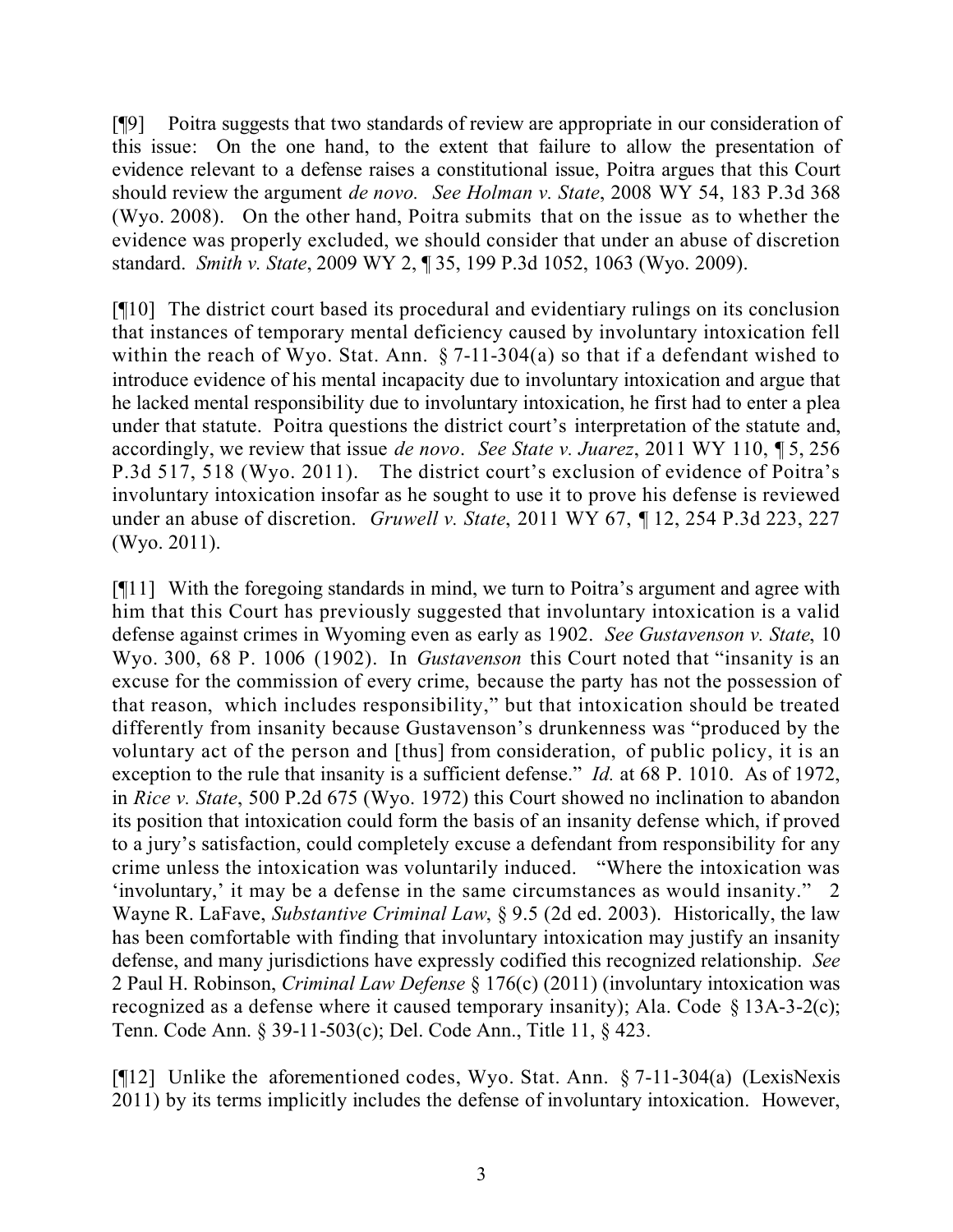the statute is not quite as explicit in codifying this Court's demonstrated adherence to the common law tradition. The substance of the statute reads as follows:

> A person is not responsible for criminal conduct if at the time of the criminal conduct, as a result of mental illness or deficiency, he lacked substantial capacity either to appreciate the wrongfulness of his conduct or to conform his conduct to the requirements of law. As used in this section, the terms mental illness or deficiency mean only those severely abnormal mental conditions that grossly and demonstrably impair a person's perception or understanding of reality and that are not attributable primarily to selfinduced intoxication as defined by W.S. §6-1-202(b).

Wyo. Stat. Ann. § 6-1-202(b) (LexisNexis 2011) provides:

Intoxication is self-induced if it is caused by substances which the defendant knows or ought to know have the tendency to cause intoxication and which he knowingly and voluntarily introduced or allowed to be introduced into his body unless they were introduced pursuant to medical advice.

[¶13] In looking at this statute more in depth we construe it as a whole giving effect to every word, clause, and sentence. "The fundamental rule we invoke in the interpretation of a statute is that we must ascertain, if possible, what the legislature intended by the language it used." *Juarez*, ¶ 5, 256 P.3d 519 (citing *McCreary v. Weast*, 971 P.2d 974, 979 (Wyo. 1999)).

> Our review of statutory interpretation begins with an inquiry into the ordinary and obvious meaning of the words employed by the legislature according to the manner in which those words are arranged. *Id.*; *Sheridan Commercial Park, Inc. v. Briggs*, 848 P.2d 811, 815 (Wyo. 1993). If more than one reasonable interpretation exists, we resort to general principles of statutory construction. *Moncrief v. Wyoming State Bd. of Equalization*, 856 P.2d 440, 444 (Wyo. 1993) (*quoting Parker Land and Cattle Co. v. Wyoming Game and Fish Com'n*, 845 P.2d 1040, 1044 (Wyo. 1993)). When the legislature has spoken in unambiguous terms, however, "we are bound to the results so expressed." *State ex rel. Wyoming Workers' Compensation Div. v. Bergeron*, 948 P.2d 1367, 1369 (Wyo. 1997).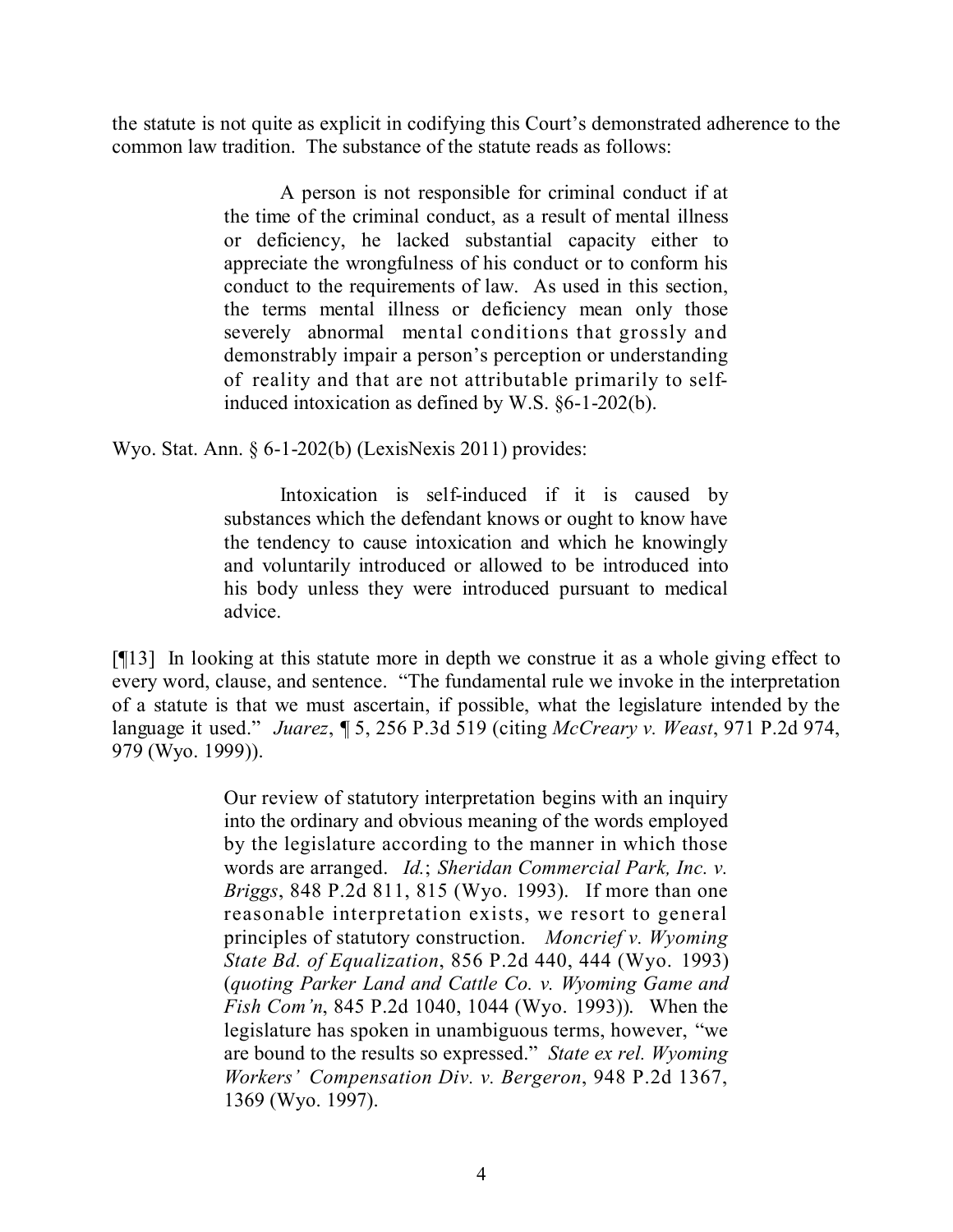*Id.* (citing *Platte Dev. Co. v. Environmental Quality Council*, 966 P.2d 972, 974 (Wyo. 1998)).

[¶14] When reviewing the statute in the manner suggested above, it is clear to this Court that the legislature does not limit the defense to cases of naturally occurring mental conditions, but instead limits the application of the defense to "severely abnormal mental conditions that grossly and demonstrably impair a person's perception or understanding of reality and that are not attributable primarily to self-induced intoxication as defined by W.S. 6-1-202(b)." § 7-11-304(a). It is not the *source* of the mental condition, but the *severity* – thus, intoxication is not excluded by the language of the statute. The statute in question may not expressly say that it covers *any* severely abnormal condition, but the plain language implies that intoxication may be a covered "severely abnormal condition," so long as it is involuntary. Giving effect to the plain language of § 7-11-304(a), involuntary intoxication is a statutory defense to a criminal charge in Wyoming.

[ $[15]$ ] Poitra sought to avoid the standards of  $\S$  7-11-304(a) when he withdrew his NGMI plea but yet urged to the court to recognize a "lack of mental responsibility" defense that did not require him to prove that his Seroquel intoxication was a "severely abnormal mental condition that grossly and demonstrably" impaired his "perception or understanding of reality." Rather, under his proposed defense, he would be relieved of showing any severe mental condition and would only have to show the involuntary intoxication and the inability to conform his conduct to the requirements of the law. The district court was not persuaded and admonished Poitra, " … you don't get this kind of halfhearted diminished capacity type of defense."

[¶16] We uphold the district court's decision to not accept Poitra's argument. Poitra had withdrawn his NGMI plea and was therefore legitimately prohibited from introducing evidence of his involuntary intoxication for the purposes of proving that he lacked the mental capacity to commit the crimes in question.

[¶17] Similarly, we agree with the district court's decision to refuse to instruct the jury on Poitra's proposed defense of involuntary intoxication. His proposed instructions stated in part:

> [I]nvoluntary intoxication is a complete defense to the offenses charged in the felony information in this case. The defense of involuntary intoxication involves proof of two facts:

> 1. At the time of the alleged offenses in this case, the defendant was involuntarily intoxicated, and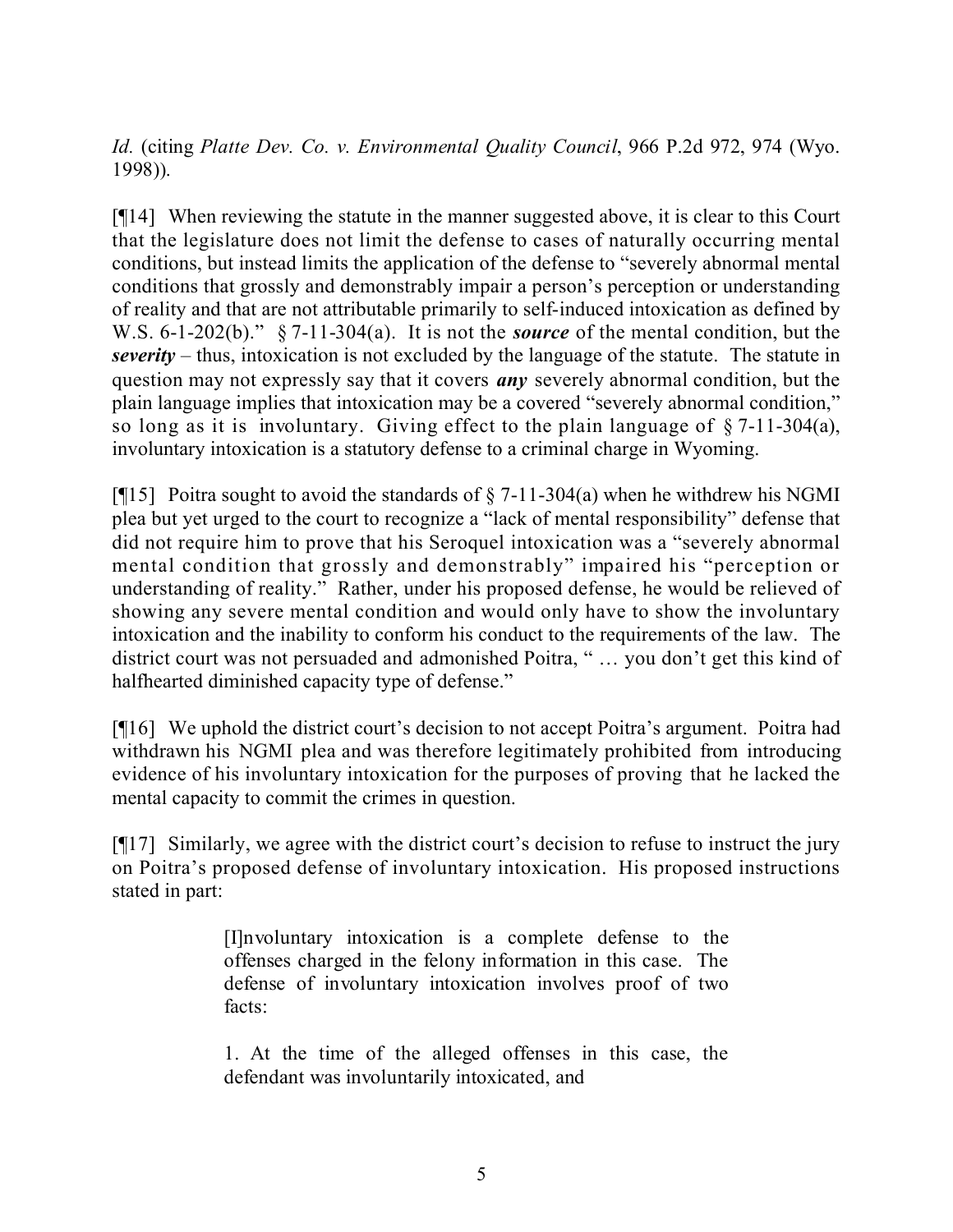2. Due to this intoxication, the defendant was incapable of conforming his conduct to the requirements of the law.

Because Poitra's proposed defense was invalid absent the entry of a proper plea, we do not find error in the district court's denial of his proposed instruction. *See Bouwkamp v. State*, 833 P.2d 486, 490 (Wyo. 1992) ("the offered instruction must present a defense recognized by statute or case law in this jurisdiction").

# **Change of Venue**

[¶18] Poitra's second argument on appeal is that the trial court improperly denied his motion for a change of venue and thereby violated his right to trial by a fair and impartial jury. We review the denial of a motion for change of venue for an abuse of discretion. *Proffit v. State,* 2008 WY 102, ¶ 29, 191 P.3d 963, 972-73 (Wyo. 2008). This Court will not interfere with the trial court's decision unless the trial court acted in a manner exceeding the bounds of reason under the circumstances. *Id.*

[¶19] A criminal defendant is entitled "to a speedy trial by an impartial jury of the county or district in which the offense is alleged to have been committed." Wyo. Const. art. 1,  $\S$  10. Similarly, Wyo. Stat. Ann.  $\S$  1-7-102(a) (LexisNexis 2011) states that "[e]very criminal case shall be tried in the county in which the indictment or offense charged is found, except as otherwise provided by law." W.R.Cr.P. 18 echoes that law and states, "except as otherwise permitted by statute or these rules, the prosecution shall take place in the county in which the offense is alleged to have been committed[.]" However, there is a procedure for a change of venue when local prejudice prevents a defendant from receiving a fair trial. W.R.Cr.P. 21(a) states:

> (a) *Prejudice within county*. -- Upon timely motion of the defendant, the court shall transfer the proceeding as to that defendant to another county, but only if the court is satisfied that there exists within the county where the prosecution is pending so great a prejudice against the defendant that the defendant cannot obtain a fair and impartial trial in that county.

[¶20] This Court has adopted a two-part test to determine if a change of venue should be granted on the basis of pre-trial publicity. *Smith v. State*, 2009 WY 2, ¶ 66, 199 P.3d 1052, 1070 (Wyo. 2009). First, we consider the nature and extent of the publicity. Secondly, we analyze the difficulty or ease encountered by the district court in selecting a jury "'along with the amount of prejudice which actually appears during *voir dire* examination." *Id.* (citations omitted). The defendant usually has the responsibility of proving actual prejudice in order to obtain a change of venue. *Id.* We will only invoke a presumption of prejudice in extreme cases where the pre-trial publicity is "so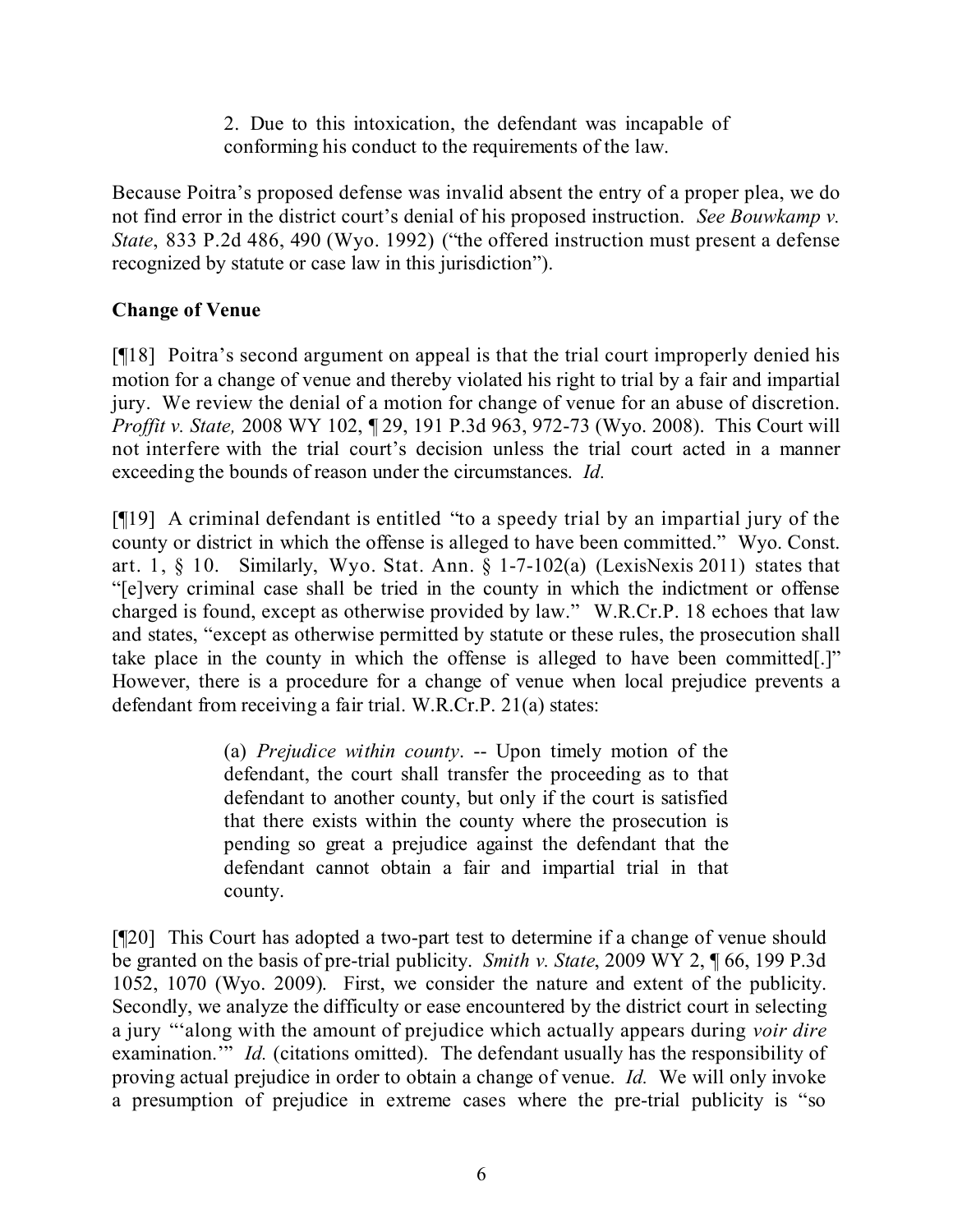inflammatory as practically to dictate the community's opinion." *Carothers v. State*, 2008 WY 58, ¶ 11, 185 P.3d 1, 8-9 (Wyo. 2008).

[¶21] Poitra moved for a change of venue about two months prior to trial and, in doing so, faced the burden of convincing the court that it should presume a community-wide bias based solely on the nature of the pre-trial publicity the case received. *Sanchez v. State*, 2006 WY 116, 113, 142 P.3d 1134, 1139 ("In rare cases, the community is so predisposed that prejudice can be presumed and venue must be transferred as a matter of law. *Sheppard v. Maxwell*, 384 U.S. 333, 86 S.Ct. 1507, 16 L.Ed. 2d 600 (1966); *Rideau v. Louisiana*, 373 U.S. 723, 83 S.Ct. 1417, 10 L.Ed. 2d 663 (1963)"). Indeed, presumed prejudice is rarely invoked and only in extreme circumstances. *Id.* Specifically in regard to high-profile cases with significant publicity, we have said the following:

> It is to be expected that most of the jury panel will have heard about a sensational case, but there is no requirement that a juror be ignorant of the facts and issues involved in a case. *Wilcox v. State*, [670 P.2d 1116, 1119 (Wyo. 1983)]. The totality of the circumstances must indicate the presence of improper prejudice. *Weddle v. State*, 621 P.2d 231 (Wyo. 1980). The question focuses on whether a fair jury was ultimately selected. *Shaffer v. State*, [640 P.2d 88, 103 (Wyo. 1982)].

*Proffit*, ¶ 29, 191 P.3d 972-973 (quoting *Murry v. State*, 713 P.2d 202, 208 (Wyo. 1986)). The benchmark is whether the "totality of the circumstances" indicates "the presence of improper prejudice." *Id.*

[¶22] Applying our two-part test for motions for a change of venue, we first consider the nature and extent of the publicity. Here, we agree that there was substantial publicity surrounding the case. The evidence of publicity included 20 newspaper articles and opinion letters relating to the case or the victim, 17 internet-based articles from Sheridanmedia.com, the Sheridanmedia.com poll asking whether Poitra and his co-defendants could receive a fair trial in Sheridan, and 77 printed pages of blogs from the internet. Poitra argues that the Sheridanmedia.com poll and the individual blogs provided direct evidence of the bias that was held by the Sheridan community. Indeed, the trial judge in noting that he had reviewed all of the submitted materials expressed his awareness of the problems they could create. Yet, the court noted that the comments to the newspaper articles and blogs carried "little weight" because they were posted anonymously, and there was no indication as to how broadly read they were. As to the newspaper articles themselves, the court reasonably noted that they were "primarily factual in nature and not the type that would create, at least at this point [in] time, sufficient concern for the Court." Generally, fact-based publicity will not support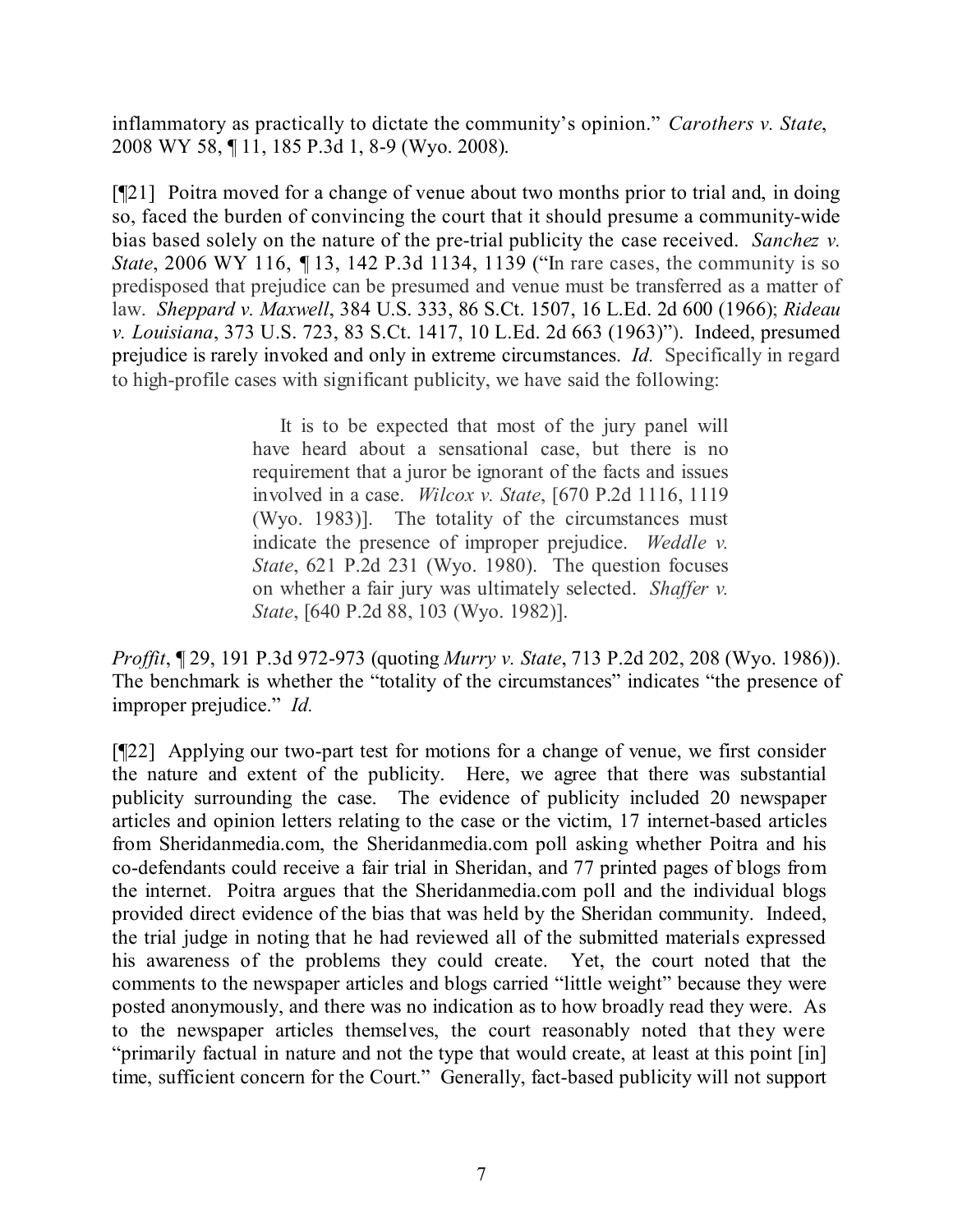a finding of highly prejudicial bias. *Urbigkit v. State*, 2003 WY 57, ¶ 27-28, 67 P.3d 1207, 1220 (Wyo. 2003).

[¶23] The second part of the test directs us to analyze the relative difficulty or ease encountered by the district court in selecting a jury, taking into account the amount of prejudice which actually appeared during *voir dire* examination. Here, *voir dire* unveiled no new or significant evidence of community bias. Initially, the district court pooled 48 potential jurors, of which fifteen indicated they had formed an opinion about the case based upon pre-trial publicity. Of those fifteen, twelve expressed concern about their ability to be fair and impartial. Nine of those twelve indicated they could not set aside their opinions, and those nine were excused for cause. The parties conferred in chambers after defense counsel questioned the potential jurors, and defense counsel expressed his belief that an adequate jury could be selected from the first 48 potential jurors, or the next 50. A jury was eventually selected from the first pool, seemingly with relative ease. Although one juror was empaneled even though he was unsuccessfully challenged for cause, the district court did not abuse its discretion when it decided to empanel that particular juror. After our review of the record, it is clear that the trial court properly exercised its discretion in a reasonable manner considering all aspects of the juror's "honestly expressed feelings" in deciding to allow him to serve on the jury.

[¶24] We cannot find after reviewing the facts that the trial court acted in a manner exceeding the bounds of reason under the circumstances of this case. The district court's decision to deny Poitra's motion for a change of venue is affirmed.

# **Sentencing**

[¶25] In his final issue Poitra argues that the court's sentence of life in prison without parole was arbitrary and capricious. We review sentencing for an abuse of discretion. *Hackett v. State*, 2010 WY 90, ¶ 6, 233 P.3d 988, 990 (Wyo. 2010).

[¶26] Generally, Poitra argues that the mitigating factors he presented at his sentencing hearing should have garnered more favor with the court. Also, Poitra compares his sentence to his co-defendant's and claims that because he was not the shooter, his culpability is less and his sentence should reflect that detail.

[¶27] This Court has reviewed similar claims on appeal before. *See Harlow v. State*, 2003 WY 47, ¶ 81, 70 P.3d 179, 204-205 (Wyo. 2003) ("accomplices in crime need not be sentenced alike; a sentence should be patterned to the individual defendant"); *Burk v. State*, 848 P.2d 225, 236 (Wyo. 1993) ("we let each case stand on its own peculiar facts"); *Duffy v. State*, 837 P.2d 1047, 1053 (Wyo. 1992) ("we do not find that discretion to be abused simply because sentences of different lengths are given to one or more codefendants"). We essentially state the same thing in this case – a specific case should reflect the specific defendant.